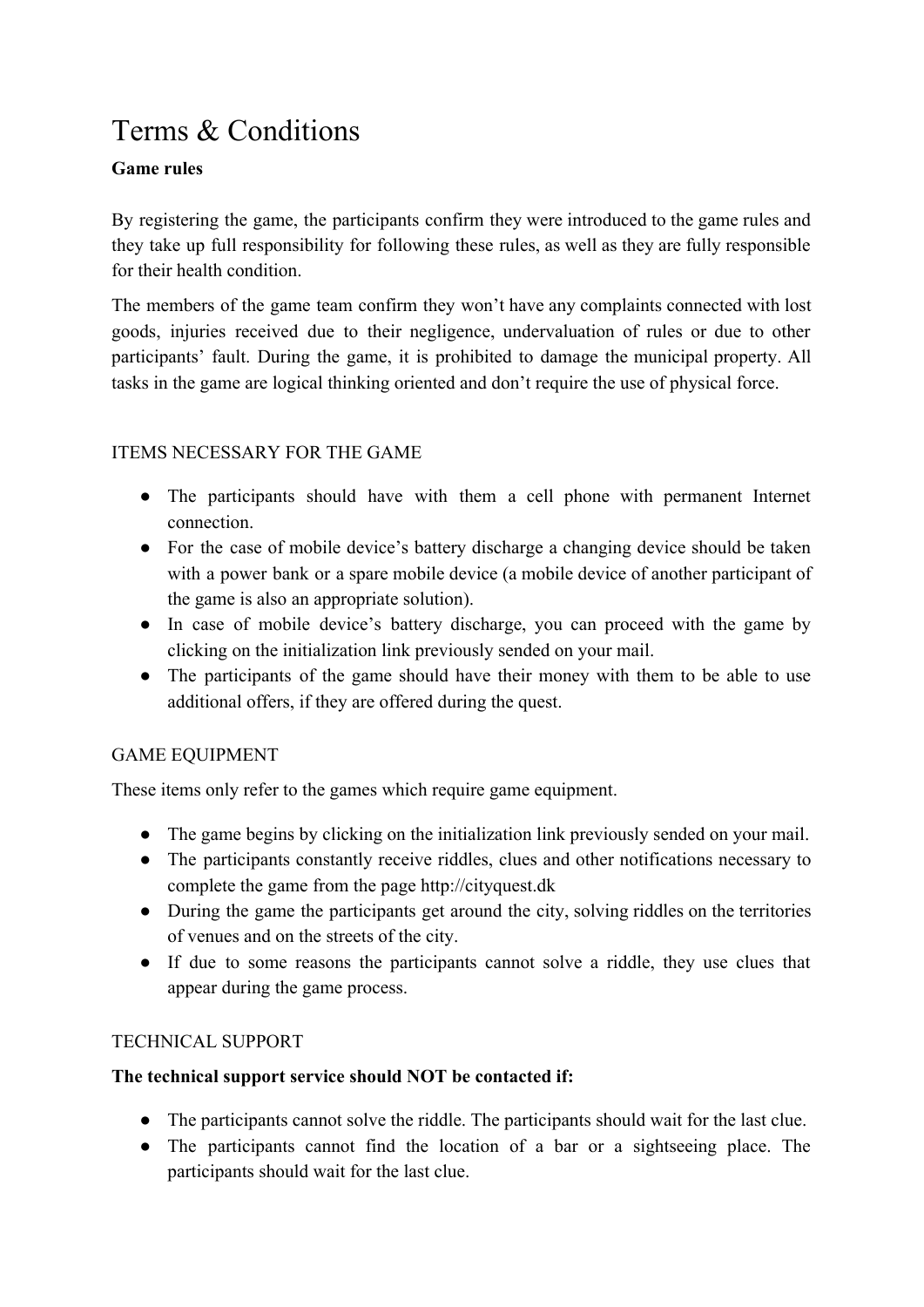- The participants enter the wrong answer.
- All of the mobile devices of the participants connected to the Internet got discharged.
- The participant's Internet is not running. Most probably the problem is that the location has bad network coverage. The participants should go outside to provide a good signal for their mobile device.

#### **The technical support service should be contacted if:**

- The participants would like to cancel the game.
- The website *[http://cityquest.dk](http://beerquest.dk/)* is not working or sends any errors. Please check the Internet signal prior to calling.
- The reasons not mentioned above occur.

# GAME PURCHASE AND PAYMENT TERMS

All prices indicated in currency which is official in a country where quest is being played.

# **Booking:**

- Game booking and payment are made simultaneously not earlier than 36 hours before the start of the game.
- The number of participants of one game cannot exceed the number indicated in game description. Except for the situations when separately agreed with administration.
- The participant confirms the booking of the game by the transaction of full amount for the game.
- Right after the successful payment, the letter will be sent to the email address indicated during the registration, confirming the game is booked. Please make sure you check your Spam folder.

# **Payment:**

- Credit card We accept Visa, Mastercard and Dankort
- Via MobilePay
- Bank transfer It is possible to pay by bank transfer by ordering over the telephone. Call +45 91982939

# **Right to cancellation:**

- You have the right to cancel your booking no later than 72 hours after the payment. You can cancel the booking in advance by emailing to info@cityquest.dk
- If a customer who ordered or bought the game is legally incompetent or does not hold responsibility for the order/purchase, the responsibility for the order/purchase will be